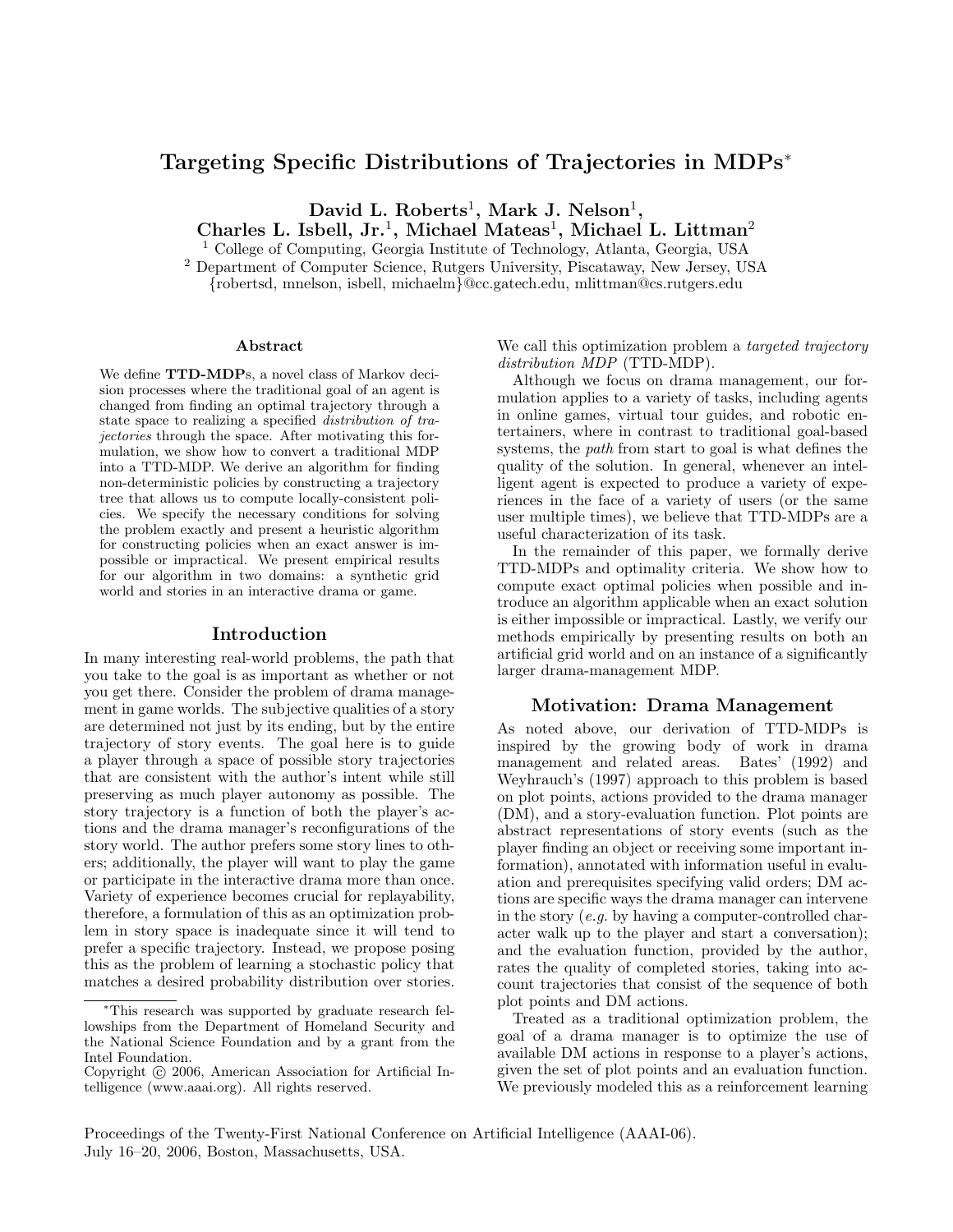$(RL)$  problem (Nelson *et al.* 2006) where the goal is to learn a policy that, given a world modeled by states and a transition function, specifies an action to take in each state in a manner that maximizes the expected value of the story-evaluation function. In this case, state is specified by the sequence of plot points and DM actions that have happened so far; actions are the DM actions (including doing nothing); transitions are the likelihood of plot points occurring in any given state, and are given by the combination of prerequisites for a plot point, the player, and any influence from drama-manager actions; and the evaluation function is the one provided by the author.

While this approach has proven promising, it is clear that it has its limitations. Specifically, if there is a policy that allows the drama manager to guide the player to the same highly-rated story every time, the RL process will consider that an effective solution even though this limits replayability. Any distribution over good outcomes is an artifact of the stochasticity introduced by the user rather than the result of reinforcement learning. As such, it becomes difficult to optimize for the distribution.

Rather than attempting to maximize any given episode, the goal should be to maximize long-term enjoyment by achieving a target distribution over highlyrated episodes. In other words, one should learn a stochastic policy that produces a distribution over actions rather than a policy that chooses a specific action.

### TTD-MDPs

A typical MDP is defined by a tuple  $(S, \mathcal{A}, P, R)$ , where S is a set of states, A is a set of actions,  $P: \{S \times A \times$  $\{\mathcal{S}\}\to[0,1]$  is a transition function, and  $R:\mathcal{S}\to\mathbf{R}$  is a reward function. The solution to an MDP is a policy  $\pi : \mathcal{S} \to \mathcal{A}$ . An optimal policy ensures that the agent receives maximal long-term expected reward.

A TTD-MDP shares components with a traditional MDP. Specifically, a TTD-MDP is defined by a tuple  $(\mathcal{T}, \mathcal{A}, P, P(\mathcal{T}))$ , with states T that are partial or complete finite-length trajectories of MDP states; a set of actions  $A$ ; a transition model  $P$ ; and a target distribution over complete trajectories  $P(T)$ .<sup>1</sup> Note that the target distribution replaces the reward function. The solution to a TTD-MDP is a policy  $\pi : \mathcal{T} \to P(\mathcal{A})$  providing a distribution over actions in every state. The optimal policy results in long-term behavior as close to the target distribution as possible.

Any finite-length discrete-time MDP can be converted to a TTD-MDP. Consider an MDP with a set of states  $S$  and sets of actions available in each state  $\mathcal{A}_s$ , the probability  $P_{i+1}(s')$  that the process is in state  $s'$  at time  $i + 1$  is defined recursively by:

$$
P_{i+1}(s') = \sum_{\forall s \in \mathcal{S}, a \in \mathcal{A}_s} (P(s'|a, s) \cdot P(a|s) \cdot P_i(s)) \tag{1}
$$

where  $P(s'|a, s)$  is the transition model encoding the dynamics of the world and  $P(a|s)$  is the policy under the agent's control. During an actual episode,  $P_i(s) = 1$ ; if we assume (as is commonly done) that the policy is deterministic, we get a common form of Equation 1, rewritten as:  $P_{i+1}(s') = \sum_{\forall s \in \mathcal{S}, a \in \mathcal{A}_s} P(s' | \pi(s), s).$ 

Because we are interested in trajectories in TTD-MDPs, we can simply roll the history of the MDP states into the TTD-MDP trajectories, resulting in an TTD-MDP where each trajectory represents a sequence of states in the underlying MDP, optionally including a history of the actions taken. Note, that because we require a finite number of trajectories for the TTD-MDP, in this formulation the MDP cannot have cycles.

Dealing with trajectories means that the "state" space of the TTD-MDP forms a tree. The power of this insight becomes evident when we restate Equation 1 for TTD-MDPs:

$$
P(t') = \sum_{\forall a \in \mathcal{A}_t} (P(t'|a, t) \cdot P(a|t)) \cdot P(t). \tag{2}
$$

In other words, for every partial or full trajectory  $t'$ , the transition probability  $P(t'|a,t)$  is nonzero for exactly one  $t \rvert t'$  that is its prefix. This observation follows from the fact that each trajectory represents a unique sequence of states  $s_1, \ldots, s_{\Vert t \Vert}$  and therefore has a unique prefix. Thus, the summation need only account for possible actions taken in the preceding trajectory rather than actions in multiple MDP states. Because each trajectory has a fixed length and can therefore appear at only one specific time, we can drop the i subscripts.

Finally, we need a target distribution. In general, any arbitrary target distribution can be used. There are a variety of ways one might imagine encoding a distribution. In this work we will focus on the case where a distribution has been specified and may be queried.

We can now define an algorithm to compute a policy  $P(a|t)$  for every partial trajectory in T.

- 1: Build a tree of all possible trajectories.
- 2: Initialize each leaf node (complete trajectory) with its target probability  $P(t)$ . In reverse topological order:
- 3: for Every  $t$  do
- 4: **for** Every child  $t_i'$  of trajectory  $t$  **do**
- 5: Condition Equation 2 on t:

$$
P(t_i'|t) = \sum_{\forall a \in \mathcal{A}_t} (P(t_i'|a, t) \cdot P(a|t))
$$

6: end for

7: This forms a system of  $|\mathcal{T}_{t_i}|$  linear equations in  $|\mathcal{A}_t|$  unknowns:

$$
\vec{P}(t_i'|t) = \vec{P}(t_i'|a, t) \cdot \vec{\pi}(t)
$$

which can be solved for  $\pi$  using standard linear algebra.<sup>2</sup>

 $1<sup>1</sup>$ As we shall see, the inclusion of actions in the trajectory allows us to ensure that our TTD-MDP is not underconstrained.

<sup>&</sup>lt;sup>2</sup>In order to have a well specified linear system it is nec-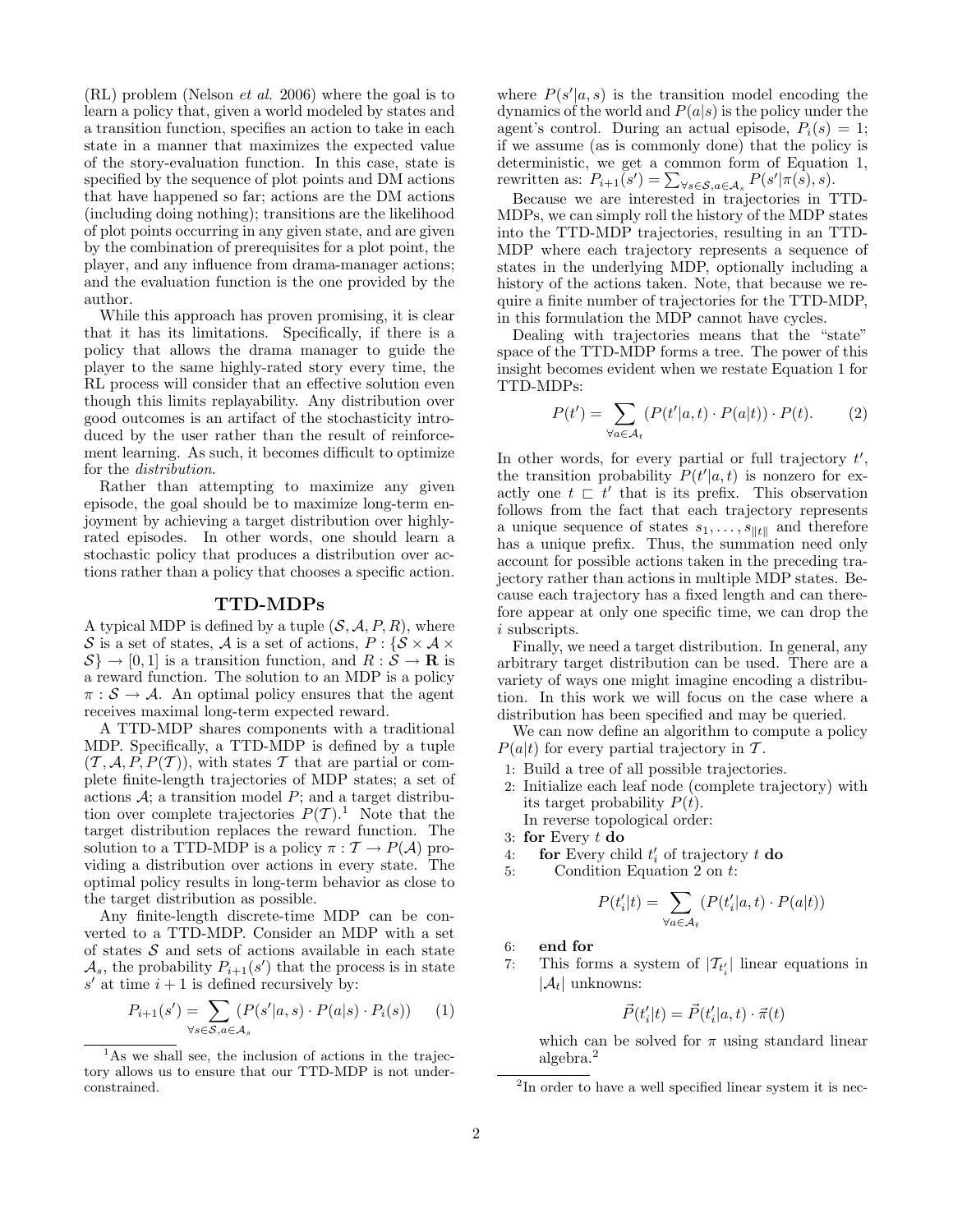- 8: Substitute  $\pi$  into Equation 2 and determine if there is at least one non-zero product of a row and column.
- 9: if There is no non-zero product then
- 10:  $P(t) = 0$
- 11: else
- 12:  $P(t) = \sum_i P(t'_i)$
- 13: end if
- 14: end for

In steps (9)-(13), we identify when no non-zero product of rows of  $\vec{P}(t_i'|a,t)$  and the column vector  $\vec{\pi}$  exists. If there is no non-zero product, then there is no policy that will satisfy any percentage of the goal probability  $P(t'_i)$  and we set  $P(t) = 0$ .

## Practical Issues

### Impossible Constraints

When an exact solution is obtainable the algorithm will return an optimal policy; however, this is not always possible. There are two types of errors we can encounter. First, there may be no vector  $\vec{\pi}(t)$  that satisfies the linear system exactly. Second, even when there is an exact solution, the elements of  $\vec{\pi}(t)$  may not be probabilities (though they will still sum to 1.0).

Lemma 1. For a given trajectory t with subsequent tra- $\emph{jectors}~t'_1,\ldots,t'_n~\emph{and actions}~a_1,\ldots,a_m,~\emph{the following}$ condition is sufficient for there to be no exact solution to the system of equations where the entries of  $\vec{\pi}(t)$  are probabilities:

∃i such that either

$$
\forall a : P(t_i'|a, t) < P(t_i'|t) \tag{3}
$$

$$
or \ \forall a : P(t_i'|a, t) > P(t_i'|t) \tag{4}
$$

Proof. The proof follows from the observation that unless the probabilities of two actions bracket the desired distribution (or at least one matches exactly) there is no convex combination of actions that can result in the desired distribution. П

Corollary 2. If the system has an exact solution, then for every  $t'_i$ , there exist  $a_j, a_k$  such that  $P(t'_i|a_j, t) \leq$  $P(t'_{i}|t)$  and  $P(t'_{i}|a_{k},t) \geq P(t'_{i}|t)$ .

For example, consider a trajectory  $t'$ , three subsequent trajectories  $t_1, t_2, t_3$  and three actions  $a_1, a_2, a_3$ whose linear system is defined by:

 $\sqrt{ }$ 

$$
\begin{bmatrix} 0.0 \\ 0.3333 \\ 0.6667 \end{bmatrix} = \begin{bmatrix} 0.5 & 0.5 & 0.0 \\ 0.0 & 0.5 & 0.5 \\ 0.5 & 0.0 & 0.5 \end{bmatrix} \cdot \vec{\pi}(t) \tag{5}
$$

Then, the solution vector

$$
\vec{\pi}(t) = \left[ \begin{array}{c} 0.3333 \\ -0.3333 \\ 1.0000 \end{array} \right]
$$

does not represent a probability distribution.

While this solution is not a vector of probabilities, it does satisfy the linear system. Intuitively, achieving the desired distribution requires that action  $a_2$  be "undone" some percentage of the time. Since it is impossible, in practice we zero out any negative values and renormalize. We have derived a lower bound on error when Lemma 1 holds for only one trajectory  $t_j$ :  $\|\hat{Y} - Y\|_1 =$  $\|\vec{P}(t_i|a, t') \cdot \hat{\pi}(t) - Y\|_1 \geq 2 \times \left[\min_a |P(t_j|a, t') - P(t_j)|\right]$ where  $\hat{Y}$  is the distribution of trajectories for a particular choice of policy  $\hat{\pi}(t)$  (e.g after the normalization to  $\hat{P}(a|t')$  and Y is the desired distribution. While we have not yet proven that our normalization procedure hits this lower bound, empirical analysis indicates that it always does.<sup>3</sup>

### Intractable Problems

Our algorithm builds a trajectory tree. In practice, the trajectory tree may be infeasible to compute and store, or completely specifying a distribution over all trajectories may be difficult or impossible. Here, we introduce a method for solving TTD-MDPs in this case. The basic strategy is to sample some number of trajectories from  $P(\mathcal{T})$  and build a smaller tree based on those.

1: Pick some  $\mathcal{T}_s \subset \mathcal{T}$  to sample and construct a distribution. We chose the empirical distribution:

$$
\widetilde{P}(T_s) = \begin{cases} 0.0 & \text{if } P(t) < \phi \\ \frac{P(t)}{C} & \text{otherwise} \end{cases}
$$

by normalizing the desired probabilities of all sampled trajectories above some given threshold  $\phi$ .

- 2: Build a trajectory tree using  $T_s$  and  $\widetilde{P}(T_s)$
- 3: Solve the resulting problem using the algorithm from above, picking some recovery mechanism for action selection once a trajectory not sampled is encountered.

We assume that it is most important to reduce error on the high-probability trajectories. This method focuses on reducing overall error in the approximation by ensuring that the areas of the trajectory space that could potentially contribute the largest local error are solved as accurately as possible. Even if the evaluation sampling "falls out of" the set of sampled trajectories  $\mathcal{T}_s$  (e.g. if non-determinism causes an undesirable action outcome), we still maintain several nice characteristics. If our deviation from the sampled trajectory tree is near the root, it is likely that most or all of the subsequent trajectories have low probability in  $P(T)$  (and were therefore not included in  $P(\mathcal{T}_s)$ . On the other

essary for the number of trajectories reachable from the current trajectory to be at least as large as the number of available actions. If this is not the case, the action taken can be included in the representation of the trajectory so the same state-based trajectory will appear to be different depending on the action. This procedure ensures at least as many trajectories as actions.

<sup>&</sup>lt;sup>3</sup>When Lemma 1 does not hold, we have found examples where the  $L_1$  error is less than this bound.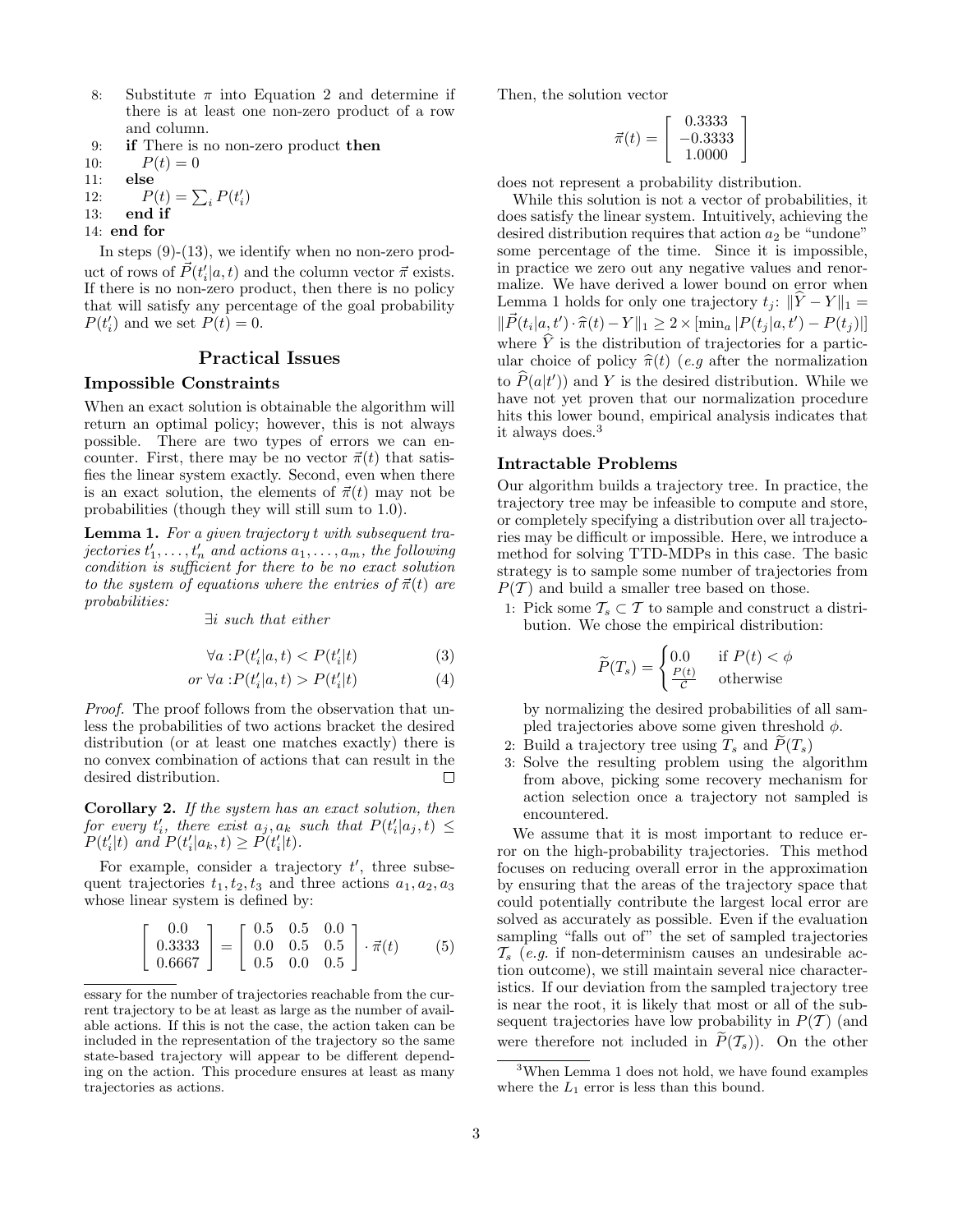hand, if an evaluation sample falls out of the set of sampled trajectories far down the tree, it is likely that it will result in trajectory with a high desired probability because that part of the trajectory space is more heavily represented in  $\mathcal{T}_s$ . In other words, the effects of sampling error are minimized when it is possible to do well and maximized in the cases where it would have been impossible to do well.

### Results

To test the feasibility and accuracy of our algorithm, we ran experiments on a synthetic grid world and the drama-management MDP we previously studied.<sup>4</sup> The synthetic grid world is a square-grid MDP where there are at most two actions in every state; a start state  $s_0 =$  $(0, 0)$  and goal state  $s_g = (n, n)$ ; and a known transition model  $P(s|a, s')$ . The two actions are "move right" and "move up" with the obvious meanings. Having only two actions prevents infinite-length trajectories.

We ran trials with and without deterministic actions. We also tested with various target distributions. For each trial, we selected a complete trajectory with some probability. Each selected trajectory was given uniform target probability and the remainder were given zero target probability. We varied the selection probability from 0.05 to 1.0. We then built the tree and computed a policy that was used to generate 1,000,000 samples. The relative frequency of each trajectory was compared against its target and error was reported as  $\sum_{t \in \mathcal{T}} |P(t) - Emp(t)|$  (where  $Emp(t)$  is the frequency of  $\bar{t}$  during sampling evaluation). Lastly, we varied the size of the grid from  $5 \times 5$  to  $10 \times 10$ . For each set of parameters, we ran 10 trials and averaged the results.

When all actions are deterministic, an exact policy can be easily computed. We plot the results of these trials in Figure 1 to illustrate the effect of sampling error. Not surprisingly, the  $L_1$  error increases as either the size of the grid world increases or as the percentage of complete trajectories with non-zero target probability increases. Using 5,000,000 samples in the  $10 \times 10$ grid world reduces this error by half.

A similar experimental setup was used to test the result of non-deterministic actions. Here, as the percentage of complete trajectories with non-zero target probability is increased, the error is reduced; however, as one would expect, absolute error is significantly higher (note the scale of the graphs in Figure 1). Intuitively, when only a few of the trajectories are desirable, any non-determinism in the outcome of actions may result in a trajectory with zero desired probability.

To test on a real-world application—one that is computationally intractable to solve exactly—we used a version of the Anchorhead story on which we have previously explored using RL (Nelson et al. 2006). In our model, Anchorhead has 29 plot points and 90 dramamanager actions. The evaluation function is a combination of features, such as the spatial locality of action, having plot points occur in an order that motivates later events, and so on; more details on the general framework and evaluation functions are given by Nelson & Mateas (2005).

To evaluate the effect of a drama manager, we run simulated stories and plot a distribution of story qualities. The drama manager's goal is to increase the frequency of highly-rated stories and decrease the frequency of low-rated stories. In particular, we would prefer that very low-rated stories never happen, while achieving a good distribution over highly-rated stories. We use the evaluation function and these preferences to define a TTD-MDP: Any story (trajectory of plot points) that evaluates below a threshold has a target frequency of 0, while those above the threshold should all appear, with the highly-rated ones more likely.

We build a tree from a set of sampled stories, which we can solve exactly. Unfortunately, during evaluation or actual gameplay, it is often the case that nondeterminism in our player model causes us to encounter story trajectories not in the tree. We show results from two recovery strategies. In the first, the system always takes a domain-specific fallback action. In the second, online sampling search is used; that is, the system locally simulates possible stories from the current trajectory and uses the results to choose an action. In general, we find that what is best to do is domain specific. Although not shown, we also tried acting randomly to recover but that, unsurprisingly, proved to always be worse than doing nothing. It is a characteristic of TTD-MDPs in general that the path to the goal is what is important and therefore acting in an unprincipled manner can almost never be beneficial.

Figure 2 shows several story-quality distributions. In these experiments, our target distribution avoids any stories with a quality of less than 0.55, while skewing slightly towards highly-rated stories. The baseline shows the distribution of story qualities when no drama manager is used; SAS+ is Weyhrauch's sampling search; TTD:Null is the TTD-computed policy with all null actions taken when the system encounters an unknown trajectory; TTD:SAS+ is the hybrid sampling approach; and RL is an RL-trained policy.

Compared to no drama management, SAS+ increases the number of highly-rated stories, but also results in more very poorly-rated stories. TTD:Null results in nearly the opposite of what we intended, increasing the number of low-rated stories. The distribution resulting from RL is an impulse at the top of the story-quality range, illustrating that RL is solving quite a different problem, as it results in a handful of the same stories happening repeatedly. TTD using SAS+ as a fallback, however, yields results consistent with our target distribution: TTD:SAS+ has virtually no stories below the target cutoff of 0.55, and a nice distribution of stories above. It appears that the sampling used to populate the trajectory tree finds prefixes common to the stories above the threshold. Solving the TTD-MDP results in

<sup>4</sup>For more details on the drama management MDP, see Nelson et al. (2006) or Nelson & Mateas (2005).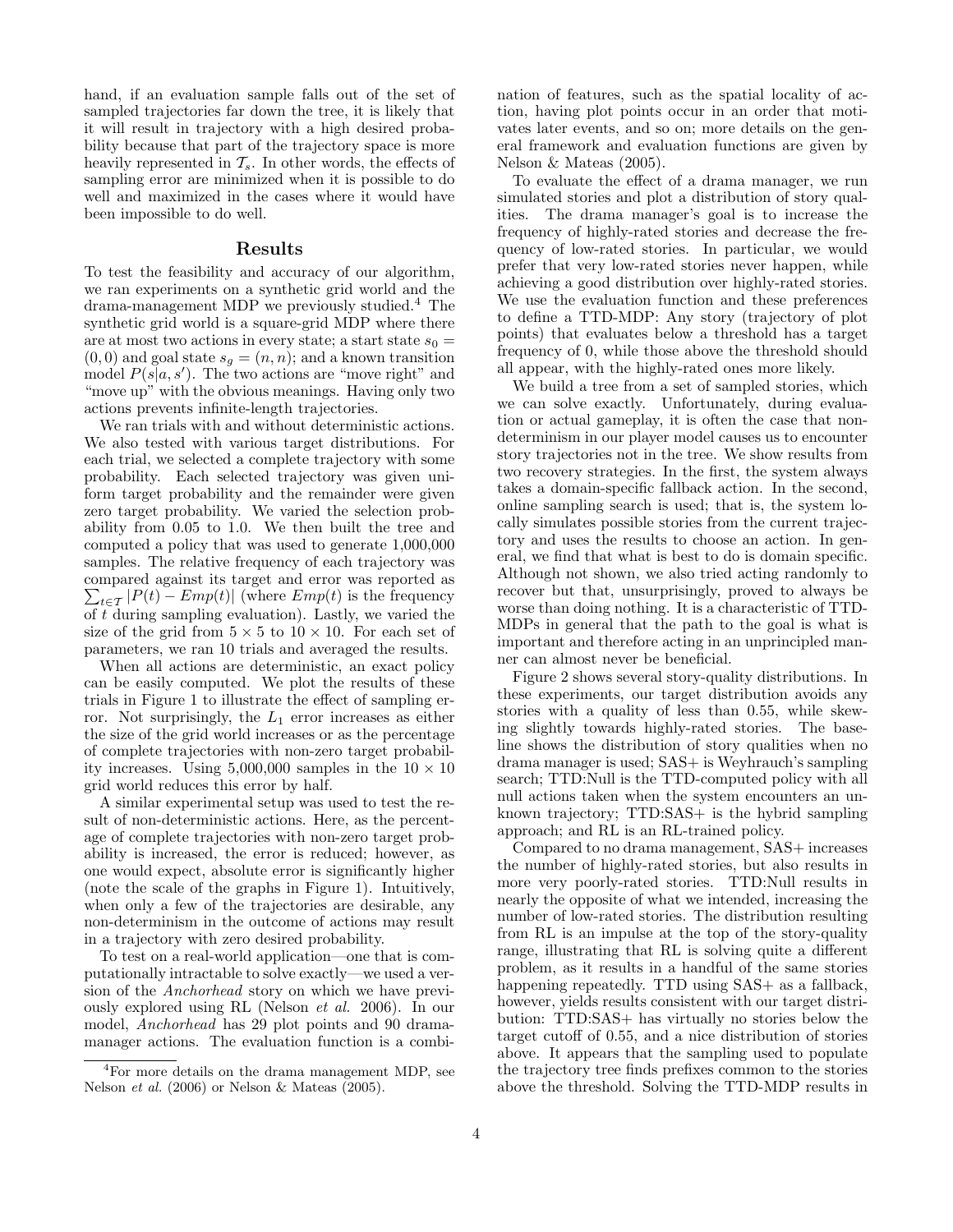

Figure 1: Percent Error evaluating with 1,000,000 samples as a function of target distribution sparsity with deterministic and non-deterministic actions.



Figure 2: Graph of drama management results with and without TTD-MDPs as well as results based on threshold and/or with and without SAS+ or online policy adaption.

a policy that keeps the agents on these trajectories as long as possible; once the agent falls out of this space, it is not only already in a good part of the space, but the number of remaining trajectories has been reduced enough to make a sampling search feasible and effective.

To better understand the effects of approximating a solution to a TTD-MDP by sampling trajectories, we explored a smaller story with only 9 plot points and 28 DM actions. Figure 3 shows a similar improvement between using the null fallback action and sampling search; however, we also found that varying the number of samples used to build the trajectory tree has minimal effect on the resulting distribution. In this case, increasing from 10,000 to 100,000 samples did have an effect, but further increasing to 2,000,000 had no effect on performance. This suggests that this method may perform well on even larger problems.

# Related Work

Although our formulation is novel, there has been some work that addresses some of the issues raised here. For example, one attempt to achieve a distribution over actions for reasons other than trading off exploration and exploitation came out of work with Cobot, an agent

that interacted with humans in a socially-complex virtual environment (Isbell et al. 2001). There, stateaction Q-values were used to induce a distribution over actions. This choice resulted in a distribution biased towards positive outcomes (as was Cobot's goal), but did not target any specific distribution, nor directly take into account the way in which locally stochastic action selection affected the global distribution of outcomes.

Kearns, Mansour, & Ng (2000) describe a trajectorytree method in which they use a generative model of observations and transitions to construct trajectory trees in POMDPs. Their method uses a sampling approach where a number of sampled trajectory trees are used in aggregate to estimate the value of a particular policy. In our case, we construct one trajectory tree without a generative model and use it to to solve for a policy, rather than to estimate its value.

Littman (1994) uses Markov games as a framework for exploring reinforcement learning in the presence of multiple adaptive agents. Our formulation is similar in that it acknowledges a source of randomness outside the environment itself, finding a solution that requires a stochastic policy. On the other hand, this work was not directly concerned with distributions over out-